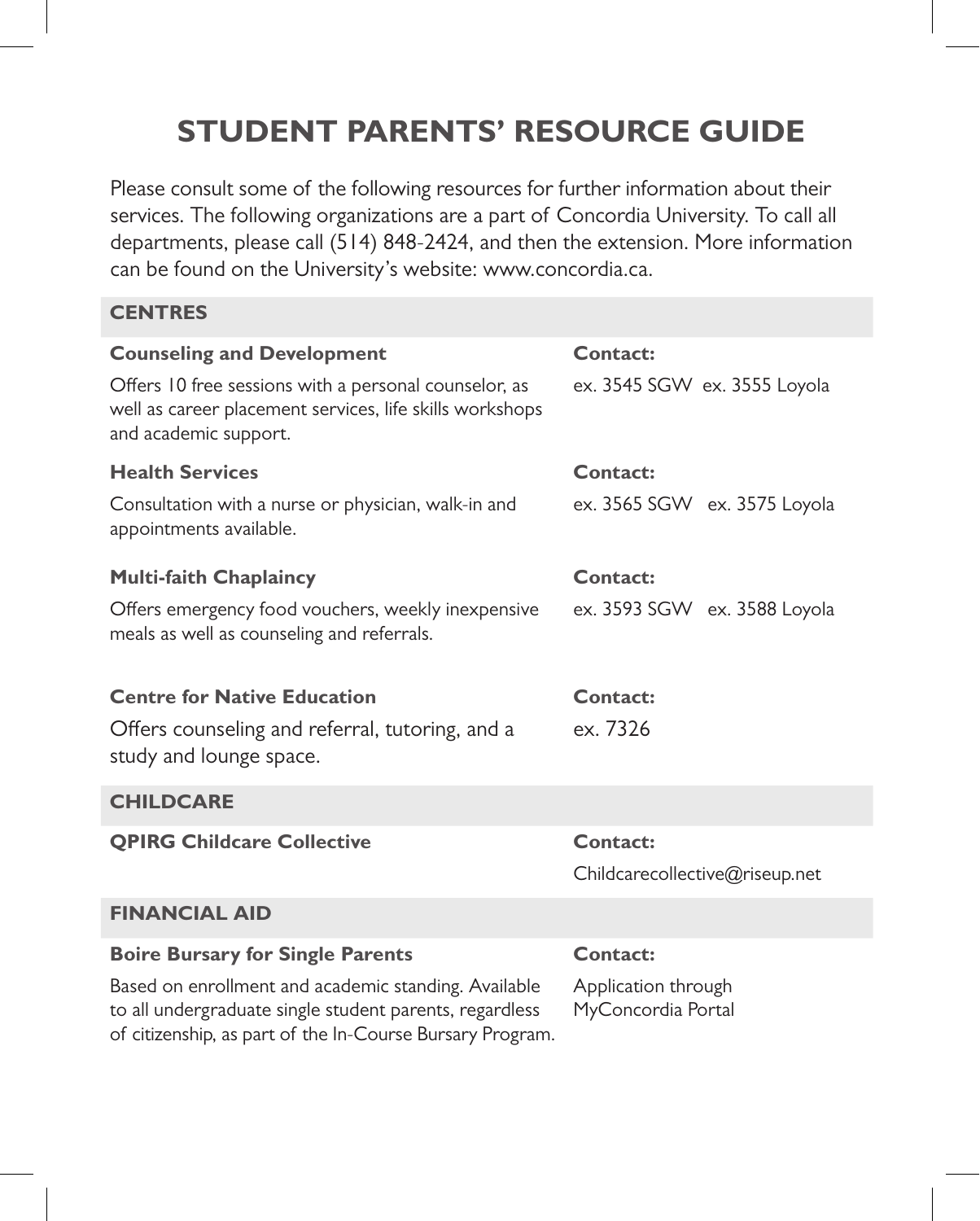## **STUDENT PARENTS' RESOURCE GUIDE**

Please consult some of the following resources for further information about their services.

| $HOUSING$ $\overline{\phantom{a}$ 4            |  |
|------------------------------------------------|--|
| ONLINE PARENT COMMUNITY ———————————————————— 4 |  |
|                                                |  |
|                                                |  |
| CRISIS RESOURCES ———————————————————— 6        |  |
| CHILDCARE - 7                                  |  |
| FOOD BANKS - 8                                 |  |
|                                                |  |
| SEXUAL ASSAULT SUPPORT - 11                    |  |
|                                                |  |
|                                                |  |
|                                                |  |
|                                                |  |
|                                                |  |
| $CLSC$ $18$                                    |  |
|                                                |  |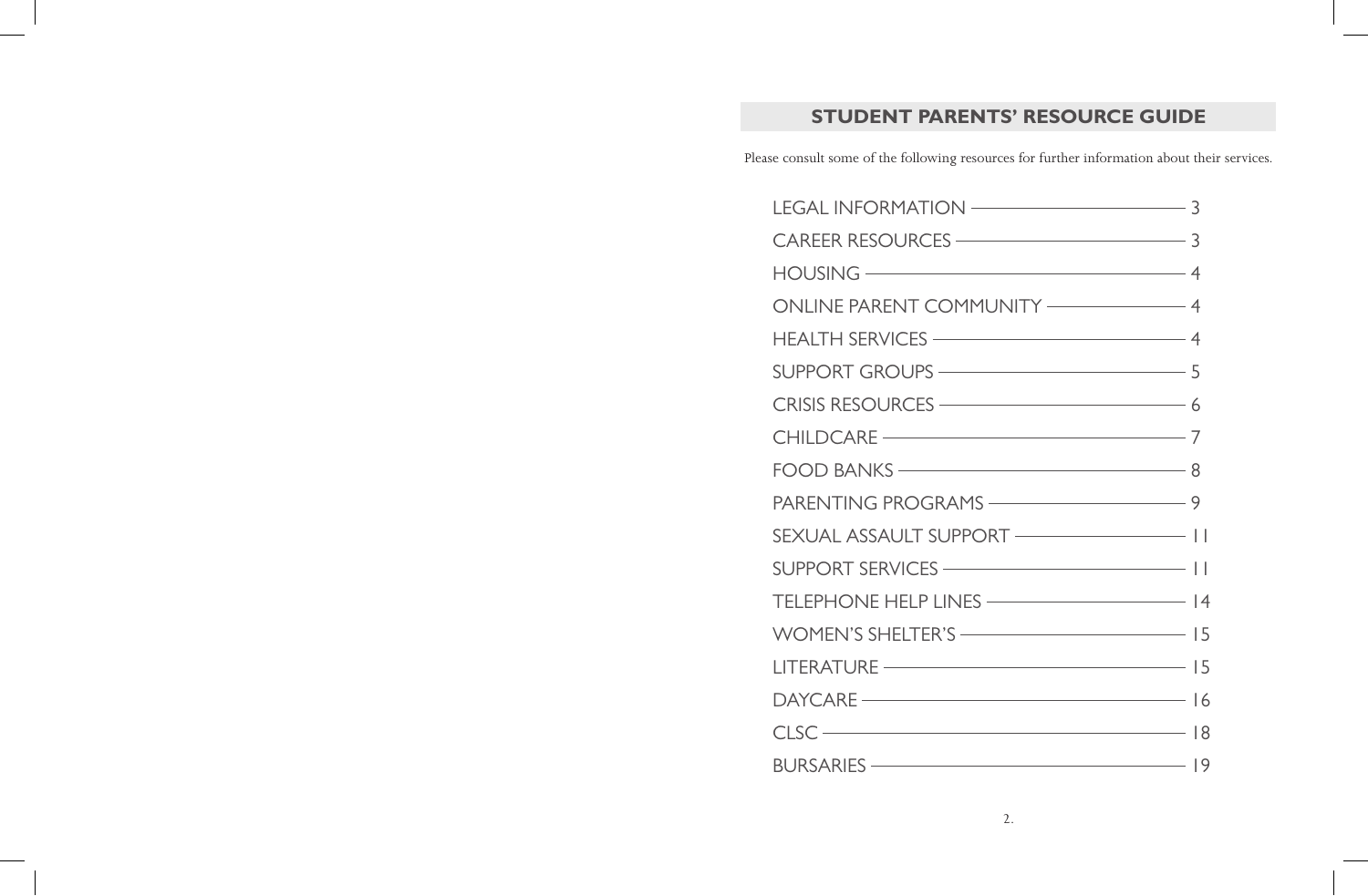*Please note that the following organizations are not part of Concordia University.*

#### **LEGAL INFORMATION**

#### **Legal Information Clinic (Montreal YWCA)**

Offers bother men and women legal information through the use of volunteer lawyers. Individual 30-minute sessions are available by appointment only for the nominal cost of \$5. Each person can benefit from this service a maximum 3 times per year

Martine Menard 514-866-9941 ext. 293 infojuridique@ydesfemmesmtl.org

#### **Women's Centre of Montreal**

Offers free legal information

3585 St-Urbain Montréal, Quebec H2X 2N6 514-842-1066

#### **CAREER RESOURCES**

### **Employability (Montreal YWCA)**

Employment and career counseling programs

514-866-9941 ext. 416 ose@ydesfemmesmtl.org

#### **Single Mothers Program (Montreal YWCA)**

A 19-week group program designed to encourage integration into the workforce. The Single Mothers program is focused on personal, social and career development; includes workshops, guest speakers and the opportunity for a 2-4 week internship in the career of your choice.

514-866-9941 ext 416

#### **Montreal YWCA**

1355 Rene Levesque Blvd. West. Montreal, Quebec H3G 1T3 514-866-9941 http://www.ydesfemmesmtl.org/

### **HOUSING**

### **Societe d'habitation et de development de Montreal (SHDM)**

Owns about 5,600 residential rental units that are rented out at slightly lower than market value. Students are eligible.

514-380-7436 www.shdm.qc.ca

#### **Office municipal d'habitation de Montreal (OMHM)**

Has about 20,000 subsidized rental units, offered to those below the poverty line. Available to fulltime student parents.

514-872-6442 www.omhm.qc.ca

#### **ONLINE PARENT COMMUNITY**

#### **Canada's Parenting Community**

An online community which includes message boards, podcasts, blogs, recipes, articles (on parenting, single parenting, home keeping, family fun, 'just for dads', fitness and health, etc). Get information on pregnancy, babies, toddlers and preschoolers, grade schoolers, tweens and teens. Select 'Ask an Expert' and you will be linked to a list of experts that include a pediatric dentist, nutritionist, child and family therapist, childbirth expert, occupational therapist, infant massage expert, hypnotherapist and a sleep expert.

www.canadianparents.com

#### **Montreal Families**

www.montrealfamilies.ca

#### **HEALTH SERVICES**

#### **The Child, Youth and Family Health Network** Aurore Cote 514- 412-4442

email : acote\_reseau@muhc.mcgill.ca http://www.reseaudesanteenfant.com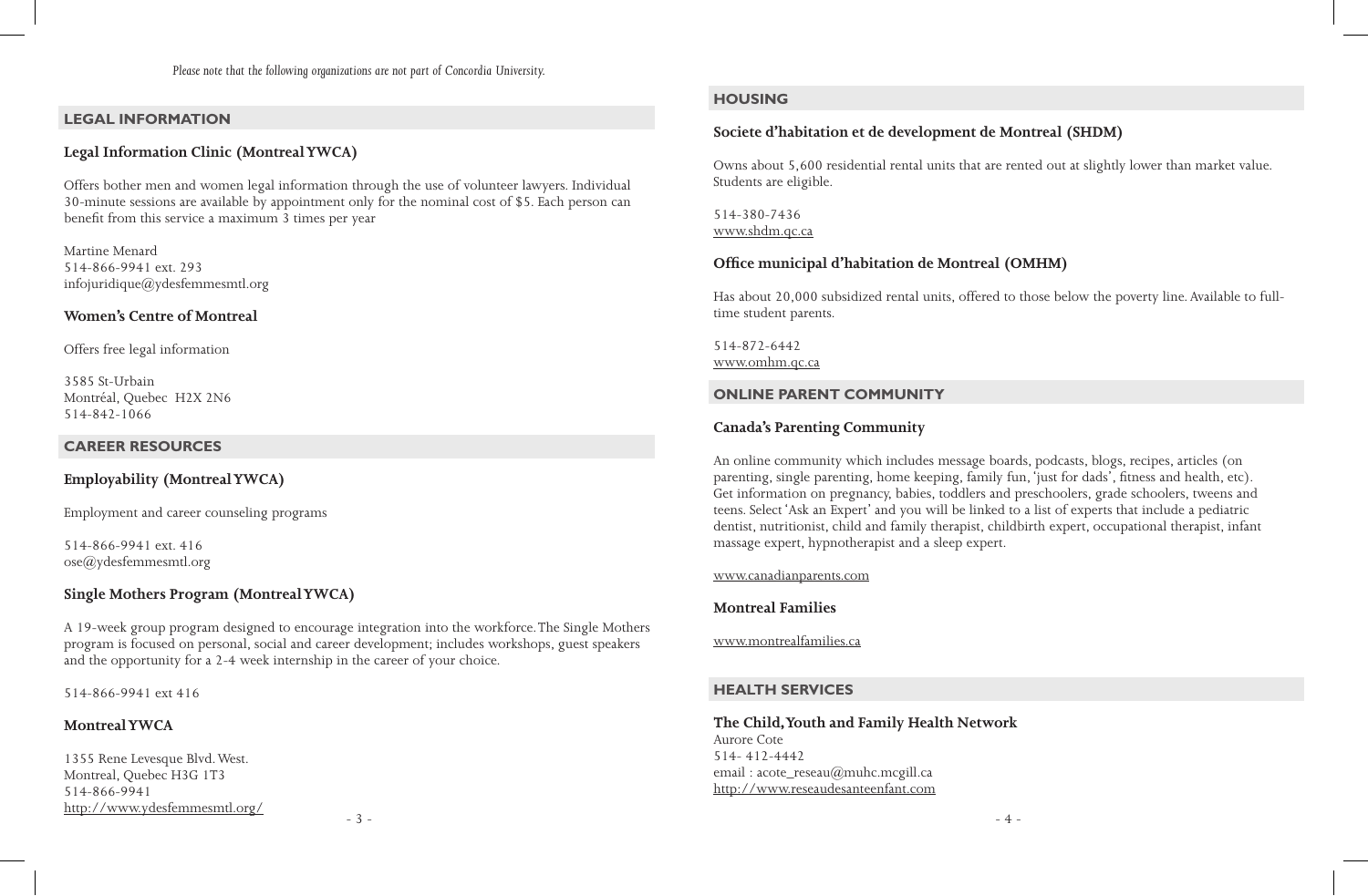#### **SUPPORT GROUPS**

### **One Parent Family Association (West Island Chapter)**

O.P.F.A. is an organization built to benefit both single parents and their children. Gives parents and children the sense of belonging as they interact with others in the same single parent situation; group and recreational activities include bowling, BBQ's, dances and family day.

224 Pierrefonds Montreal, Quebec H9H 4K9 Contact : Jacques Pineault (514) 685-2717 Email: wellnessthruprevention@videotron.ca Website: http://www.oneparentfamiliesassociation.ca/

#### **Bouufe Action de Rosemont**

514-523-2460 www.arrondissement.com

#### **Dads and Daughters**

http://www.thedadman.com

#### **West Island Women's Centre**

A non-profit volunteer organization dedicated to improving the quality of life of women. To reach this objective, the Centre offers educational, health-related and leisure courses and seminars, provides a support network for women, raises personal and community awareness, promotes women's issues.

70 Belmont Pointe-Claire, Quebec 514-695-8529 email: wiwc@qc.aibn.com website: http://www.wiwc.ca/

#### **Family Net**

A drop-in support group for mothers with young children. Trained volunteers provide stimulating activities for children while mother enjoy group discussion and educational speakers. Lunch is provided. Mothers with newborns to 5 years.

7405 Harley (N.D.G.) Montreal, Quebec 514-485-1670

#### **Parents and Preschool Program**

Free playgroup for children with simultaneous support group for parents. Non-denominational

850 Dominian (corner St. Antoine) Montreal, Quebec 514-937-5351 ext. 266 Good Shepherd Community Centre

#### **The Salvation Army - Mom and Tots Group**

88 Ballantyne N. Montreal West, Quebec 514-228-2848 ext. 270 Montreal West United Church

#### **McGill Women's Domestic Violence Support Group**

Cynthia Sveronos 514-398-2686

#### **CRISIS RESOURCES**

#### **Parents Line**

514-288-5555

#### **Suicide-Action Montreal**

514-723-4000

#### **Assistance Maternelle**

Baby clothing with reference letter from a CLSC nurse.

148 rue de L'Epee Outremont, Quebec H2V 3R5 514-279-1064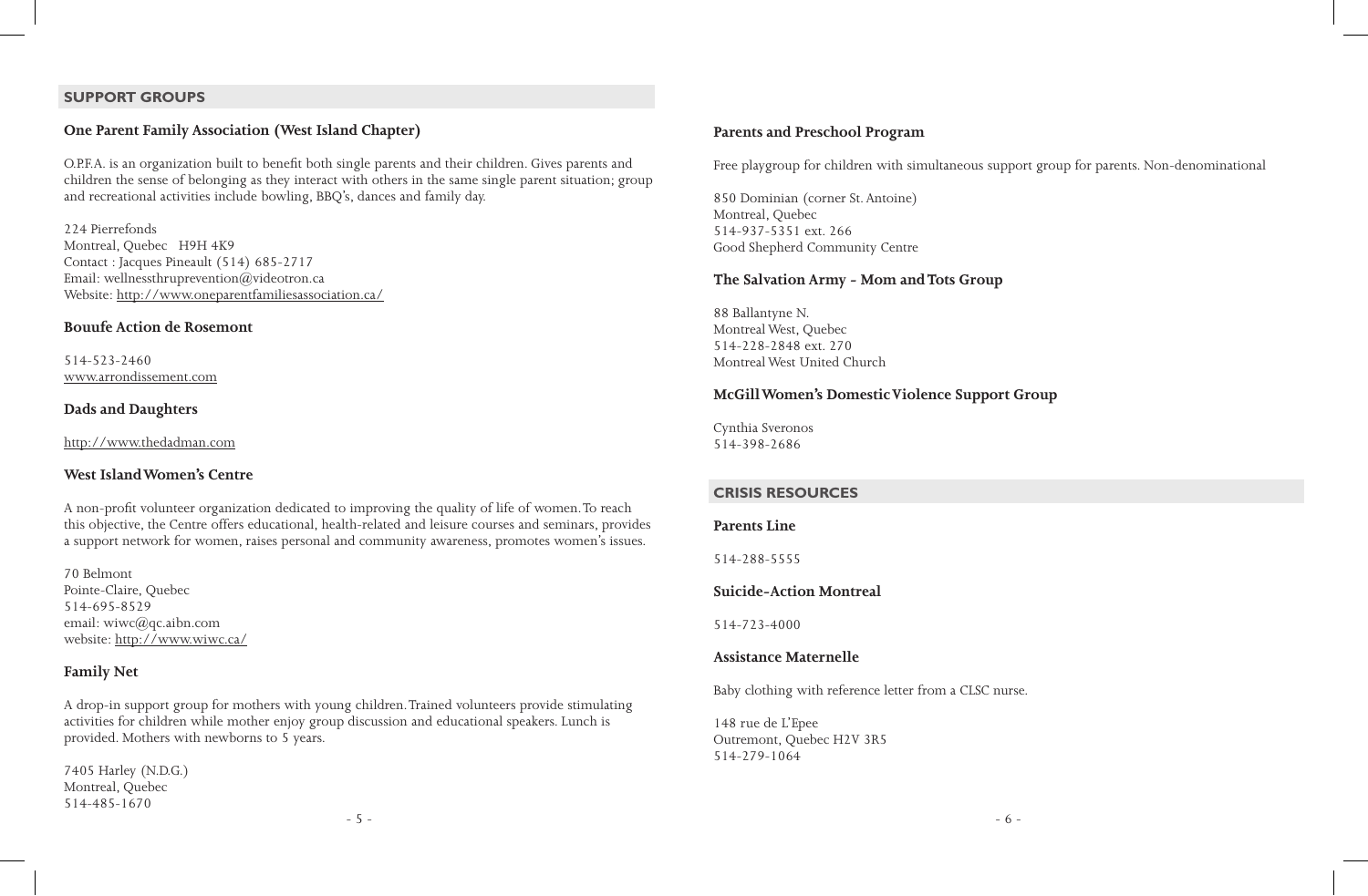#### **CHILDCARE**

#### **St. Columba House**

For families living in Point St. Charles. Offers after-school childcare and literacy-focused summer day camps.

2365 Grand Trunk Montreal, Quebec H3K 1M8 514-932-6202

#### **Childcare, Daycare and Home care Locator**

Search the area where you live for any childcare services you require.

http://www.mfa.gouv.qc.ca/services-en-ligne/localisateur/index\_en.asp

### **Ethan's Playground**

Friday evening babysitting service

514-683-2811 http://www.ethansplayground.com/

#### **Fundomondo**

Bring your socks and have a blast for a few hours! With two play structures, one for ages 3 and under with a soft play area and one for the over three crowd that reaches up 20 feet! Mom, you can enjoy a cup of coffee or one of the "best grilled cheese sandwiches in the world" while your child explores! Drop off playtimes are also available, please call for details!

245 Q Boulevard St. Jean Plaza Pointe Claire Pointe Claire, Quebec H9R 3J1 514-697-5678 www.fundomondo.ca

#### **Downtown YMCA**

For children up to 5 yrs old, with a minimum registration of 3 half-days or 2 full days a week.

1440 Stanley street Montreal, Quebec H3A 1P7 514-849-8393 ext. 777

### **Enfant et Compagnie**

Drop off daycare, maximum 3 hours

514-327-8484

#### **FOOD BANKS**

#### **Mada**

6700 Cote des Neiges #218, Montreal, Quebec 514-342-4969

#### **Mission of the Great Shepherd**

2510 Centre St. Montreal, Quebec 514-933-9608

#### **Multi-Caf**

6585 Cote des Neiges Montreal, Quebec 514-733-0554

#### **N.D.G. Food Depot**

2121 Oxford St. Notre Dame de Grace Montreal, Quebec 514-483-4680

#### **Share the Warmth**

625 Fortune St. Montreal, Quebec 514-933-5599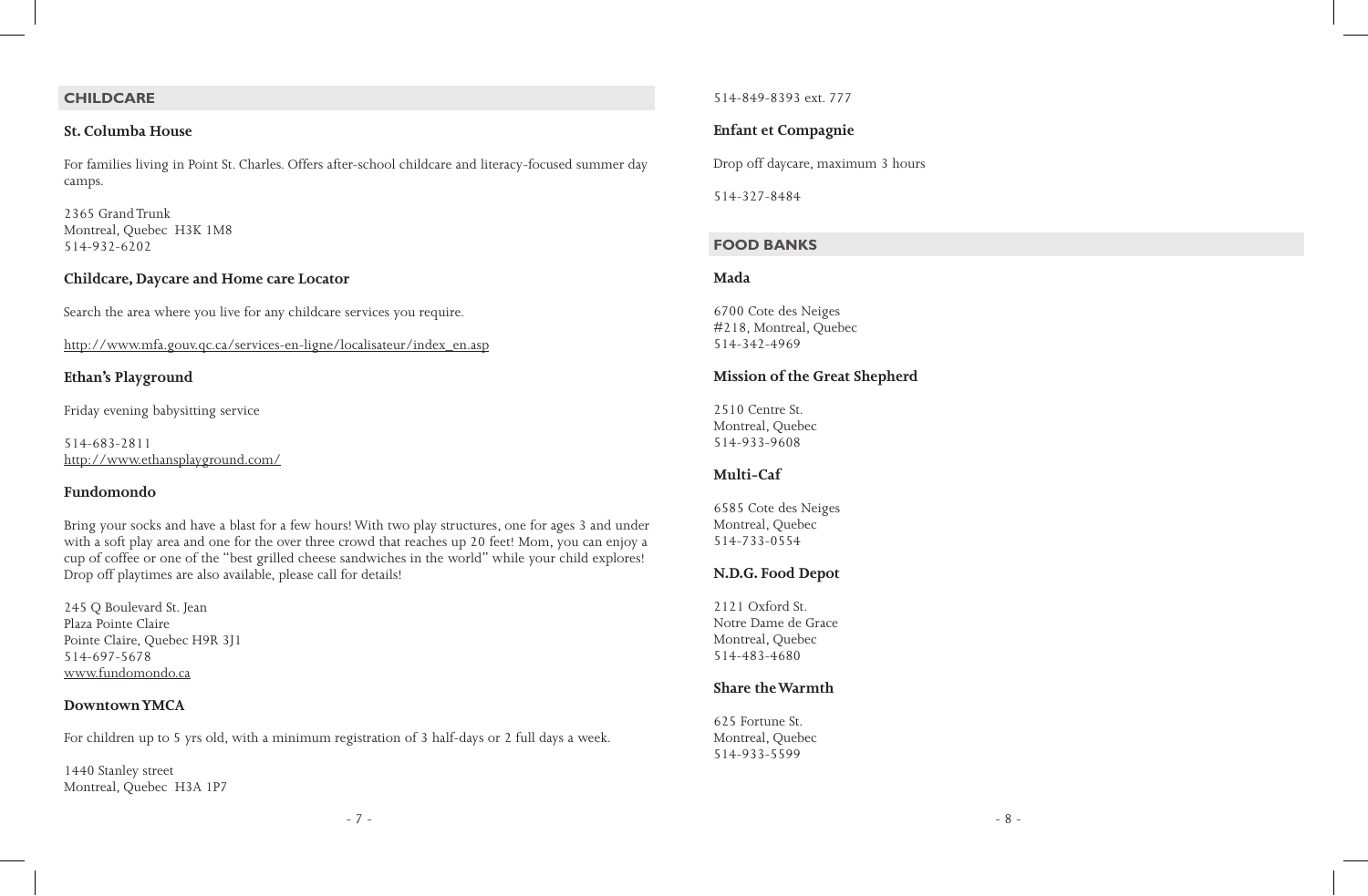#### **Sun Youth**

Appointments Only.

4251 St. Urbain Montreal, Quebec 514-842-6822

#### **PARENTING PROGRAMS**

#### **Amcal**

Various workshops available.

7 Ste-Anne Street Pointe-Claire, Quebec H9S 4P6 http://www.amcal.ca/ 514-694-3161

### **CCS**

Various groups: parenting, divorce/separation, self-esteem and single fathers.

Catholic Community Services Inc. 1857 De Maisonneuve Blvd. West Montreal, Quebec H3H 1J9 514-937-5351 http://www.ccs-montreal.org

#### **Centre MDC**

Parenting Support Programs

514-695-8118

### **Le Pivot Youth and Family Services**

Programs and workshops that teaches parenting skills

514-574-5658

#### **Parentaide Plus**

Various parenting courses

514-633-8944 http://www.parentaideplus.com/pages/english\_home.html

### **Parent-Child Resource Centre**

Parent training and support groups

2791 Cote Ste. Catherine Montreal, Quebec H3T 1B5 514-733-4959 ext. 225

### **Tac Tics Resource Services**

Parenting workshops/support groups

514-487-3533

### **The Family Resource Centre**

Support services for individuals and families

514-685-5912

### **Tyndale St. Georges Community Centre**

For families of little Burgundy. Offers summer day camps, parenting programs/workshops and parents' support group.

870 Richmond Square Montreal, Quebec H3J 1V7 514-931-6265

### **Your local CLSC**

Prenatal and other parenting programs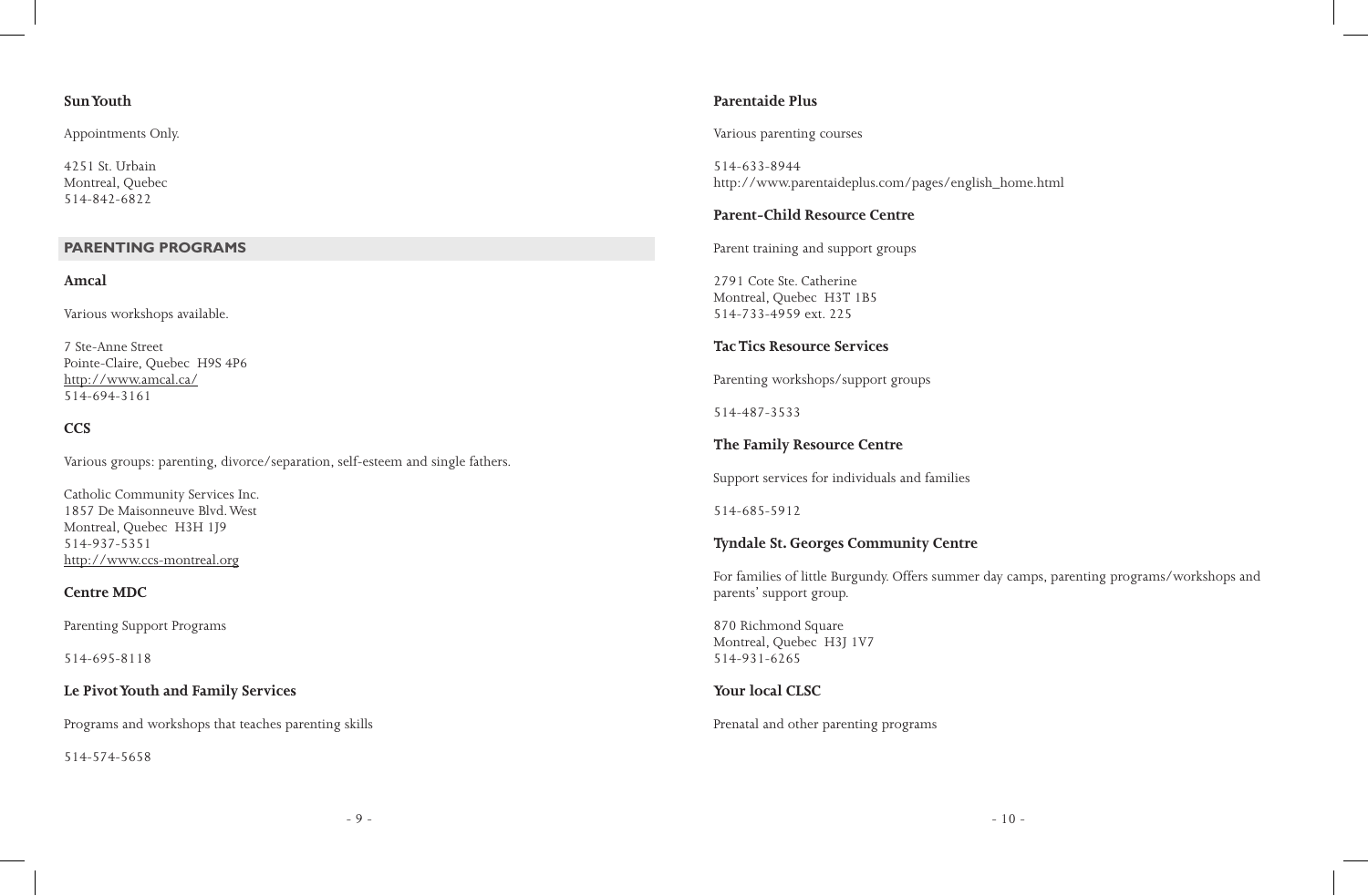### **SEXUAL ASSAULT SUPPORT**

#### **Centre de Femmes de Montreal**

3585, Saint. Urbain Montreal, Quebec 514-842-4780 http://www.centredesfemmesdemtl.org/

#### **Montreal Assault Prevention Centre**

237 Succ. Place du Parc Montreal, Quebec H2W 2M9 514-284-1212

#### **Sexual Assault Centre for Victims**

514-934-4504

### **Sexual Assault Centre of McGill Students' Society**

Box 181 3480 McTavish Montreal, Quebec H3A 1X9 514-398-8500 http://www.sacomss.org/

#### **SUPPORT SERVICES**

#### **Women on the Rise**

Helping mothers to help themselves by providing support programs and servies with parents with children from 0-5 yrs old. Programs include a parenting program, early childhood education program and 'Time off for Mom'.

6870 rue de Terrebonne Montreal, Quebec H4B 1C5 514-485-7814 womenontherise@bellnet.ca

#### **Elizabeth House**

For young anglophone parents. Offers housing assistance, childcare, parental support and counseling.

514-482-2488

#### **Head and Hands**

For parents under 25. Offers workshops on health and parenting skills, free furniture and clothing, parenting support groups, and individual services.

5833 Sherbrooke West. Montreal, Quebec H4A 3P5 514-481-0277

#### **Project Chance**

For single mothers. Offers affordable housing for mothers and their children, childcare and support programs for residents.

3860A Canvendish Blvd. Montreal, Quebec H4B 2N3 514-369-1010

#### **Maman, Bebe, et Café**

A relaxing, community focused destination that nurtures young parents and children alike with play spaces, activities, a studio for fitness, art and music and even a spa for the parents.

5814 Sherbrooke St.West. Montreal, Quebec 514-509-7494 email: info@mamanbebecafe.com http://php.mamanbebecafe.com/

### **Native Women's Centre of Montreal**

2000 rue Notre-Dame H3J1T4 Montreal, Quebec H3J 1T4 Jean Stevenson, Executive Director 514-933-4688

#### **Centraide**

#### www.centraide-mtl.org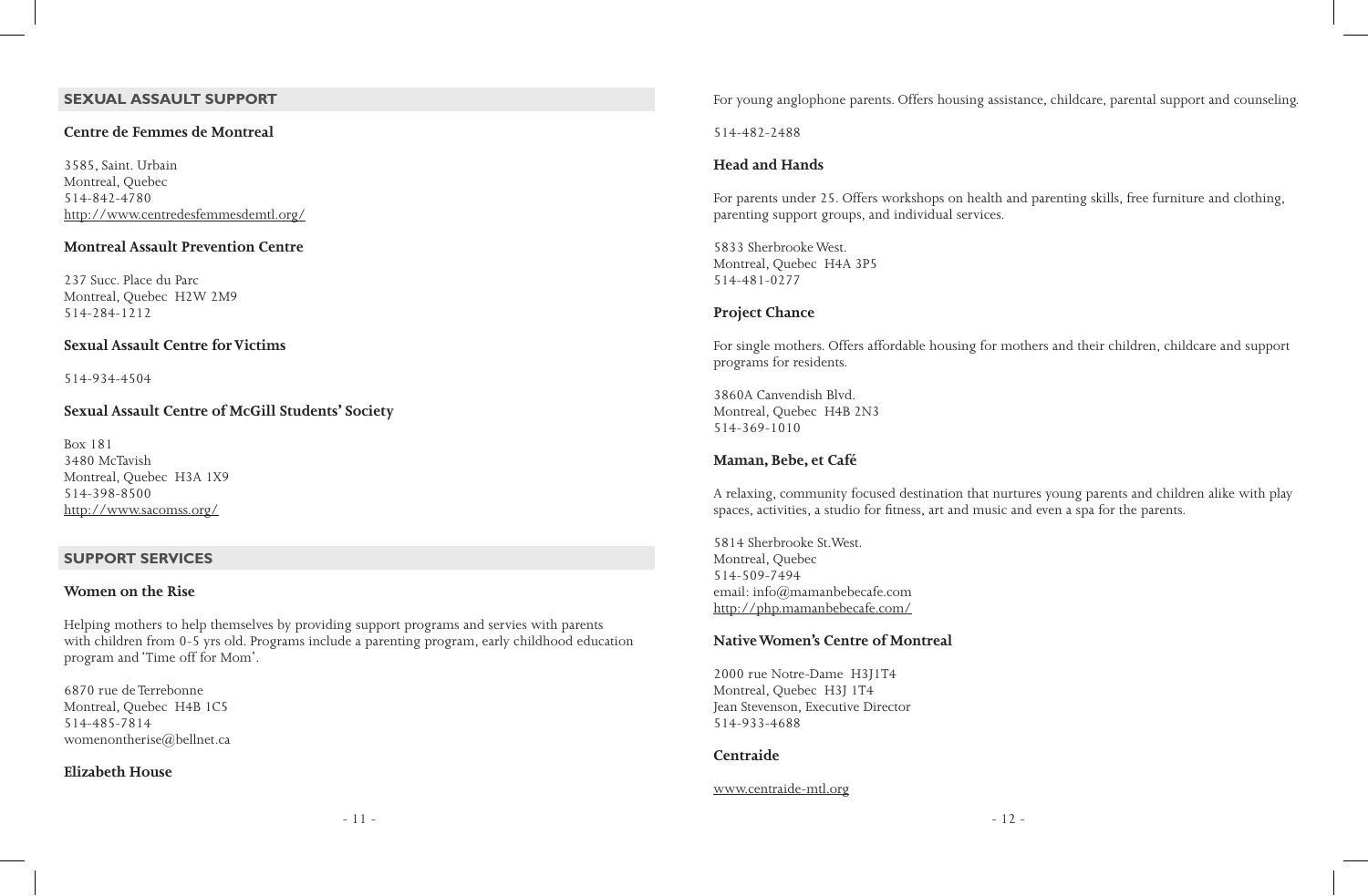### **AMCAL**

Youth and family counseling

7 Ste-Anne Street Pointe-Claire, Quebec H9S 4P6 514-694-3161 http://www.amcal.ca/

### **Batshaw Youth Services**

Youth and family counseling

5 rue Weredale Park Westmount, Quebec H3Z 1Y5 514-989-1885 www.batshaw.ca

### **Black Community Resource Centre**

514-342-2247

### **CCS**

Parenting, divorce/separation, self-esteem and single father groups

514-937-5351

### **Chinese Family Services**

987 Cote St. 4/F Montreal, Quebec 514-861-5244

### **Jewish Women International of Canada**

5800 Cavendish Blvd. #407 Cote St. Luc, Quebec H4W 2T5 514-487-2330 http://www.jwicanada.com/

### **Le Pivot Youth and Family Services**

Family support and counseling services

514-574-5658

### **Native Friendship Centre**

2001 St. Laurent Boulevard Montreal, Quebec H2X 2T3 514- 499-1854 http://www.nfcm.org/

#### **Sun Youth**

Offers services to youth, seniors, low income individuals or families with special needs

4251 St. Urbain Montreal Montreal, Quebec H2W 1V6 514-842-6822 http://www.sunyouthorg.com/

### **TELEPHONE HELP LINES**

### **Education Cou-de-Fil**

Parent hotline manned by trained counselors who offer support and refer callers to resources

514-525-2573

#### **Parents Line**

Offers listening and intervention assistance to parents

514-288-5555

### **Sexual Assault Centre for Victims**

514-934-0354 ext. 7455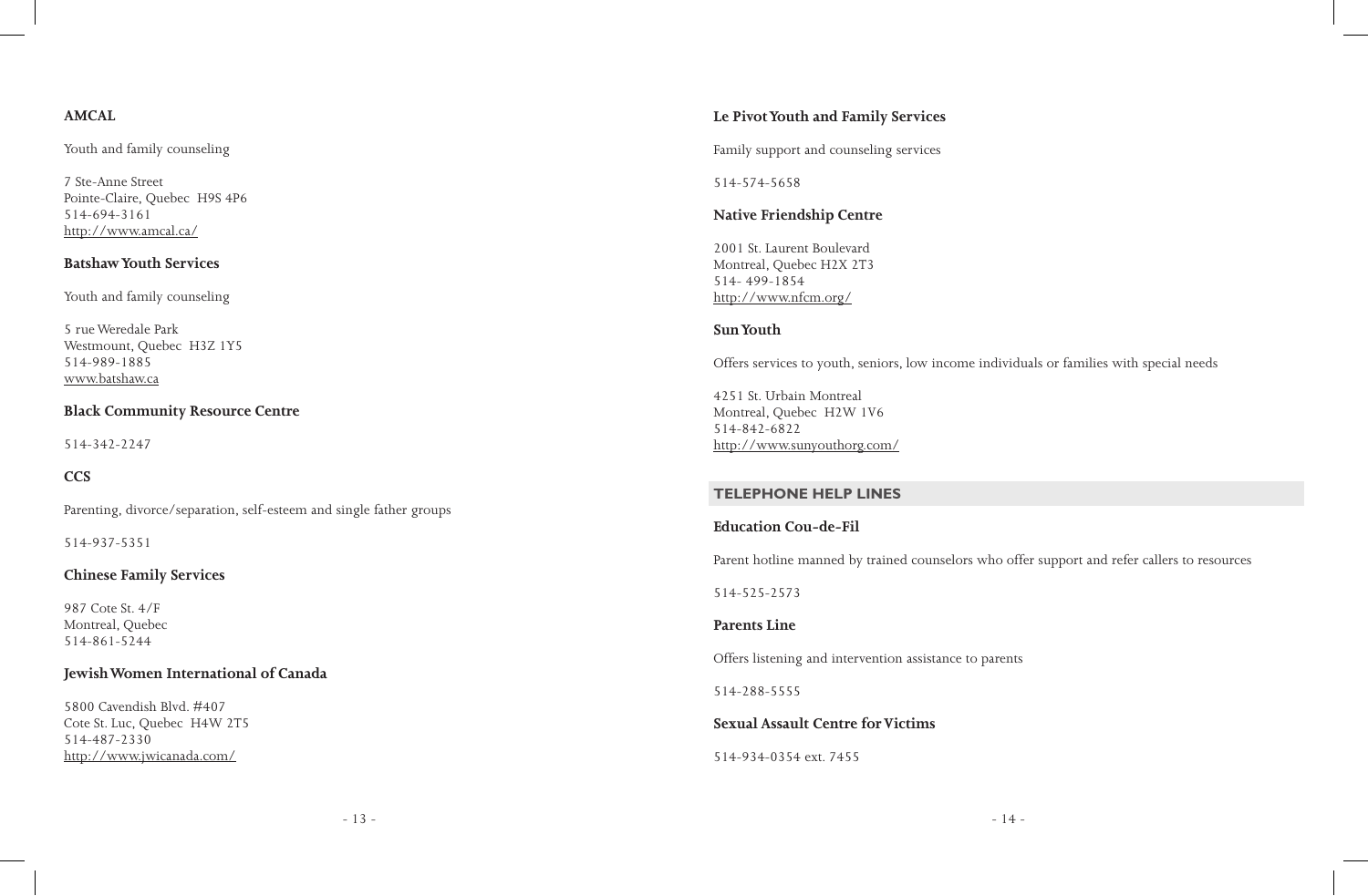#### **SOS Spousal Abuse**

Offers listening and referral to victims of domestic violence (for women) -24 hour help line

800-363-9010

#### **WOMEN'S SHELTER'S**

#### **Auberge Shalom pour femmes**

514-731-0833

#### **Chez Doris**

1430 Chomedey Montreal, Quebec H3H 2A7 514-937-2341

### **Logifem**

2235, rue St-Jacques Ouest Montréal Quebec H3J 1H6 514-939-3172

#### **Montreal Women's Aid**

514-270-8291

### **Salvation Army – Women's Emergency Shelter**

514-934-5615

### **LITERATURE**

Going back to School by Frank Bruno The Complete Idiot's Guide to Going Back to College by Dolores A. Mize Ph.D You Can Do It: A Guide for the Adult Learner by Harry G. Turner

#### **DAYCARE**

Agence De Svc De Garde (1030 Rue Cherrier # 304, 514-523-0659) Castelet (5594 Rue Sherbrooke O, 514-485-2855) Garderie A Moi Mes Enfants (7571 17e Ave, 514-721-2957) Garderie Alexis Le Trotteur (5611 Rue Clark, 514-270-6826) Garderie Am Stram Gram (3557 Rue Saint-Urbain, 514-843-7918) Garderie Au Foyer Du Bonheur (6975 Av Papineau, 514-729-3336) Garderie Bobino & Bobinette (12505 28e Ave, 514-648-2317) Garderie Chez Nous Chez Vous (8605 Rue Berri, 514-382-8712) Garderie Coeurs De L'ile Inc (830 Rue Saint-Antoine E, 514-879-1544) Garderie College Ahuntsic (9155 Rue Saint-Hubert, 514-389-0368) Garderie DO Re Mi (7400 Rue Sherbrooke O, 514-485-2890) Garderie Dawson (3040 Rue Sherbrooke O, 514-939-0701) Garderie De Jour St Zotique (6681 Rue Saint-Denis, 514-274-4795) Garderie De Petit Reseau (1250 Rue Jeanne-Mance, 514-874-0206) Garderie Duluth (3820 Rue Saint-Dominique, 514-843-6640) Garderie Educative Sherbrooke (3120 Rue Sherbrooke E, 514-525-0320) Garderie Faby Enr (6639 Av Papineau, 514-727-9383) Garderie L'elephant Bleu (2715 Rue Sherbrooke E, 514-526-6463) Garderie La Bottine Filante (6970 Av Christophe-Colomb, 514-277-4233) Garderie La Bougeotte (6610 Rue Saint-Denis, 514-276-4209) Garderie La Cloche Inc (4452 Rue Saint-Dominique, 514-844-7002) Garderie La Mere L'oie Inc (4251 Rue Saint-Urbain, 514-845-7856) Garderie La Sauterelle (3700 Rue Sherbrooke E, 514-596-4860) Garderie La Souritheque (1750 Rue Saint-Andre, 514-524-4222) Garderie La Vermouilleuse Enrg (3800 Rue Sherbrooke E, 514-254-1311) Garderie Le Petit Cheval (8000 8e Ave, 514-721-0418) Garderie Le Petit Palais (85 Rue Notre-Dame E, 514-392-1274) Garderie Le Pissenlit (9335 Rue Saint-Hubert, 514-389-2361) Garderie Le Rucher (9767 Boul Saint-Laurent, 514-383-6603) Garderie Les Coccinelle Cherie (10787 Rue Berri, 514-381-4504) Garderie Les Minis (500 Rue Sherbrooke O, 514-843-8510) Garderie Les Turbulents Enr (7175 Rue Saint-Denis, 514-277-9841) Garderie Lou Lou (7247 Av De Chateaubriand, 514-276-9692) Garderie Monos Inc (5173 Boul Saint-Laurent, 514-270-1090) Garderie St Laurent Chabanel (9725 Boul Saint-Laurent, 514-385-4980) Garderie Tour A Tour (120 Rue Sherbrooke E, 514-844-7691) Garderie Villeneuve (4652 Rue Jeanne-Mance, 514-845-2934) Jolis Petits Minois Garderie (5817 Rue Clark, 514-279-9870) Joutheque Villeray Inc (8524 Rue Berri, 514-858-1878) Maison Pain D'epice Inc (8450 Rue Saint-Denis, 514-384-5225)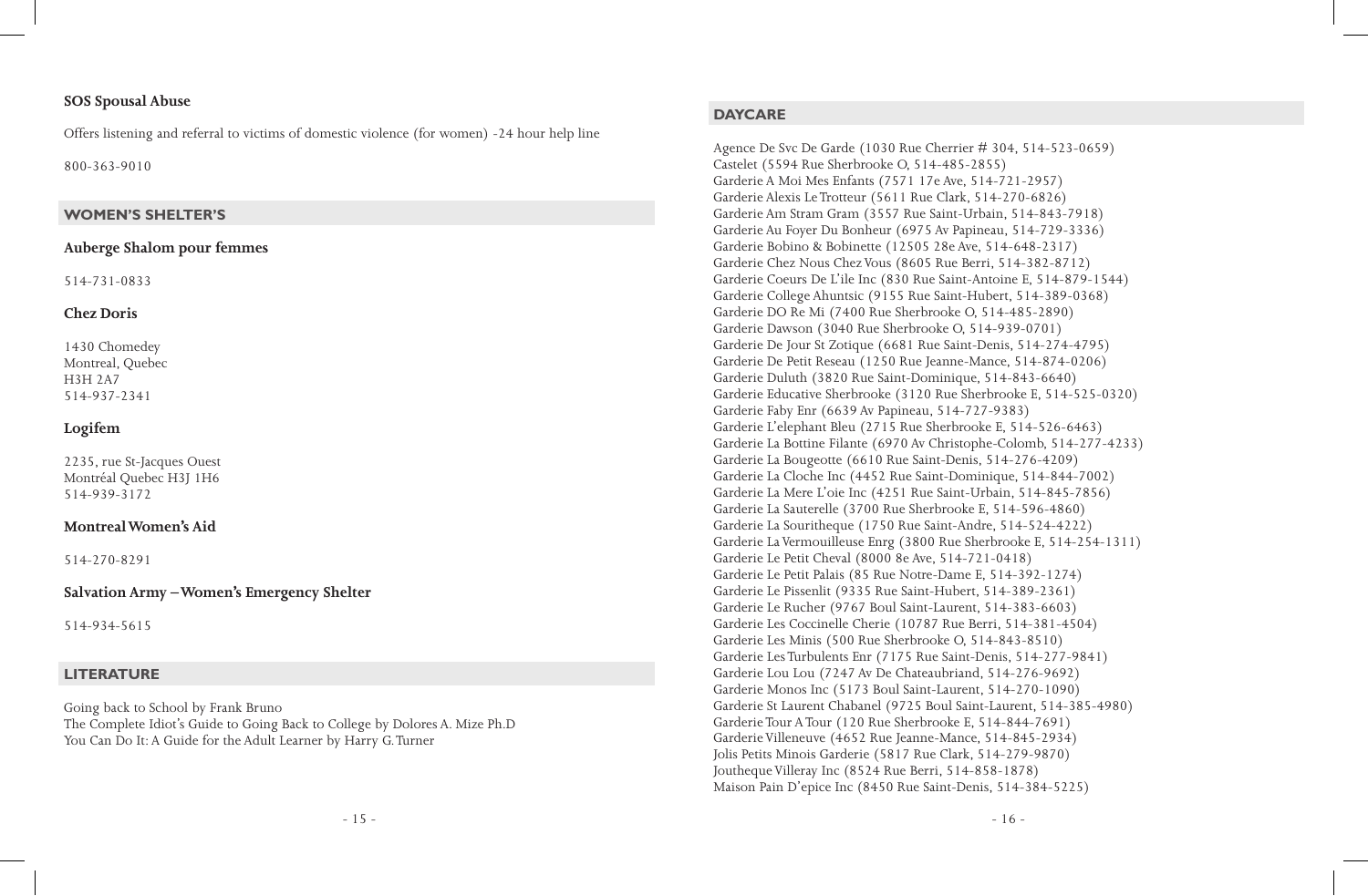Oasis Des Poupons (9769 Boul Saint-Laurent, 514-383-6603) P'tits Amis De Savio Inc (9181 Rue Sainte-Claire, 514-351-1900) Regroupment Des Garderies (4321 Av Papineau # 201, 514-528-1442) Service D'accueil St-Louis (3555 Rue Saint-Urbain, 514-282-7710) St-James Day Care (463 Rue Sainte-Catherine O # 204, 514-845-7375) Ywca-Le Y Des Femmes (1355 Boul Rene-Levesque O, 514-866-9941)

#### **Côte-des-Neiges/Notre-Dame-de-Grâce**

Centre Communautaire Juif (5480 Av Westbury, 514-735-5565) Centre Preparatoire & Garderie (6755 Av Fielding, 514-488-3912) Garderie Au Petit Nuage (3865 Av Prud'homme, 514-486-7513) Garderie Chateau Des Neiges (4565 Ch Queen-Mary, 514-340-3543) Garderie Crocus Inc (5357 Av Gatineau, 514-737-2079) Garderie Communautaire (4020 Av Hingston, 514-484-3352) Garderie De Jour Somerland (6532 Av Somerled, 514-486-6297) Garderie De Jour Le Pas Geant (6805 Av Chester, 514-484-2119) Garderie De La Cote (5307 Ch De La Cote-Des-Neiges, 514-738-5240) Garderie Des Petites Fleurs (5080 West Broadway, 514-481-5514) Garderie Du Quartier Ouest La (4171 Av Madison, 514-488-8880) Garderie Educative Nif-Naf (6773 Av Fielding, 514-489-5265) Garderie Educative Le Jardin (3288 Av Lacombe, 514-344-1729) Garderie En Milieu Familial (3410 Av Kent, 514-342-5200) Garderie Enfants Soleil (5656 Rue Laurendeau, 514-769-5510) Garderie Enfant Des Neiges (5545 Rue Snowdon, 514-488-1497) Garderie Ganeyou-Yavne (4605 Rue Mackenzie, 514-341-9459) Garderie Girouard (3782 Av Girouard, 514-489-9321) Garderie Jardin De Fruits (4988 Place De La Savane, 514-345-1807) Garderie Kan Tsipor (5850 Av Victoria, 514-343-9383) Garderie L'eveil Au Monde (5012 Av Dornal, 514-736-0259) Garderie Les Copains D'abord (5355 Av West Hill, 514-487-4481) Garderie Mes Premiers Pas (3205 Ch Bedford, 514-731-5025) Garderie Moi Toi & Les Autres (4413 Av Montclair, 514-369-1150) Garderie Notre Dame De Grace (3471 Av Girouard, 514-488-7174) Garderie Petit A Petit (5415 Ch Queen-Mary, 514-488-7627) Garderie Progressive (5362 Av Van Horne, 514-735-9961) Garderie Yeshiva Levi Yitzchak (6405 Av Westbury, 514-735-0306) Ingrid's Pouponniere (5030 Av Montclair, 514-488-7593) Jardin D'enfants Ndg (4335 Av Hampton, 514-484-4444) Maison Des Enfants Montessori (4020 Boul Grand, 514-486-3012) Metropolitain Garderie & Ctr (5197 Ch De La Cote-Des-Neiges, 514-733-2900) Montreal Jewish Community Ctr (5500 Av Westbury, 514-737-6551) Playskools Day Care (4820 Av Mariette, 514-489-0214) Service De Garde De Bedford (3131 Rue Goyer, 514-736-8178)

Snowdon Tottlers Day Nursery (6416 Boul Decarie, 514-739-9560) Uniwide Home Day Care Enr (3593 Rue Goyer, 514-344-1823) Villacanas Family Daycare (3593 Rue Goyer # 25, 514-345-0143) Ym-Ywha (5500 Av Westbury, 514-737-6551)

#### **CLSC**

Cote-Saint-Luc : CLSC Rene Cassin (5800 Boul Cavendish 6th Flr, 514-488-9163) Lachine : CLSC Du Vieux Lachine (1900 Rue Notre-Dame, 514-639-0650) Lasalle : CLSC Lasalle (7475 Boul Newman, 514-364-2572) Laval : CLSC Des Mille Iles (4731 Boul Levesque E, 450-661-2572) Laval : CLSC-Chsld Du Marigot (250 Boul Cartier O, 450-668-1803)

#### **Montréal**

Montreal : CLSC Ahuntsic (1165 Boul Henri-Bourassa E, 514-381-4221) Montreal : CLSC Bordeaux Cartierville (11822 Av De Bois-De-Boulogne, 514-331-2572) Montreal : CLSC Cote Des Neiges (1271 Av Van Horne, 514-270-1536) Montreal : CLSC Cote Des Neiges (5700 Ch De La Cote-Des-Neiges, 514-731-8531) Montreal : CLSC De L'ile De Montreal (469 Rue Jean-Talon O, 514-273-9591) Montreal : CLSC De L'ile De Montreal (1705 Visitation, 514-527-4072) Montreal : CLSC De L'ile Montreal (75 Rue De Port-Royal E, 514-858-2460) Montreal : CLSC De Rosemont (3311 Boul Saint-Joseph E, 514-524-3541) Montreal : CLSC Des Faubours (1250 Rue Sanguinet, 514-527-2361) Montreal : CLSC Du Plateau Mont Royal (4689 Av Papineau, 514-521-7663) Montreal : CLSC Hochelaga-Maisonneuve (1611 Av D'orleans, 514-522-2220) Montreal : CLSC Hochelaga-Maisonneuve (1620 Av De La Salle, 514-253-2181) Montreal : CLSC La Petite Patrie (6520 Rue De Saint-Vallier, 514-273-4508) Montreal : CLSC Mercier-Est Anjou (9403 Rue Sherbrooke E, 514-356-2572) Montreal : CLSC Metro (1801 Boul De Maisonneuve O, 514-934-0354) Montreal : CLSC Olivier-Guimond (5810 Rue Sherbrooke E, 514-255-2365) Montreal : CLSC Riviere Des Prairies (8655 Boul Perras, 514-494-4924) Montreal : CLSC Saint-Louis-Du-Parc (155 Boul Saint-Joseph E, 514-286-9657) Montreal : CLSC St Henri (3833 Rue Notre-Dame O, 514-933-7541) Montreal : CLSC St-Michel (7950 Boul Saint-Michel, 514-374-8223) Montreal : CLSC Verdun-Cote St Paul (6045 Boul Monk, 514-765-0413) Montreal : CLSC Villeray (1425 Rue Jarry E, 514-376-4141) Montreal : CLSC NDG-Montreal-O (2525 Boul Cavendish # 110, 514-485-1670) Montreal-Nord : CLSC De Montreal Nord (11441 Boul Lacordaire, 514-327-0400) Montreal-Nord : CLSC Montreal Nord (6850 Boul Gouin E # A, 514-327-9722) Pierrefonds : CLSC Pierrefonds (13800 Boul Gouin, 514-626-2572) Pointe-Claire : CLSC Lac-Saint-Louis (180 Av Cartier, 514-697-4110)